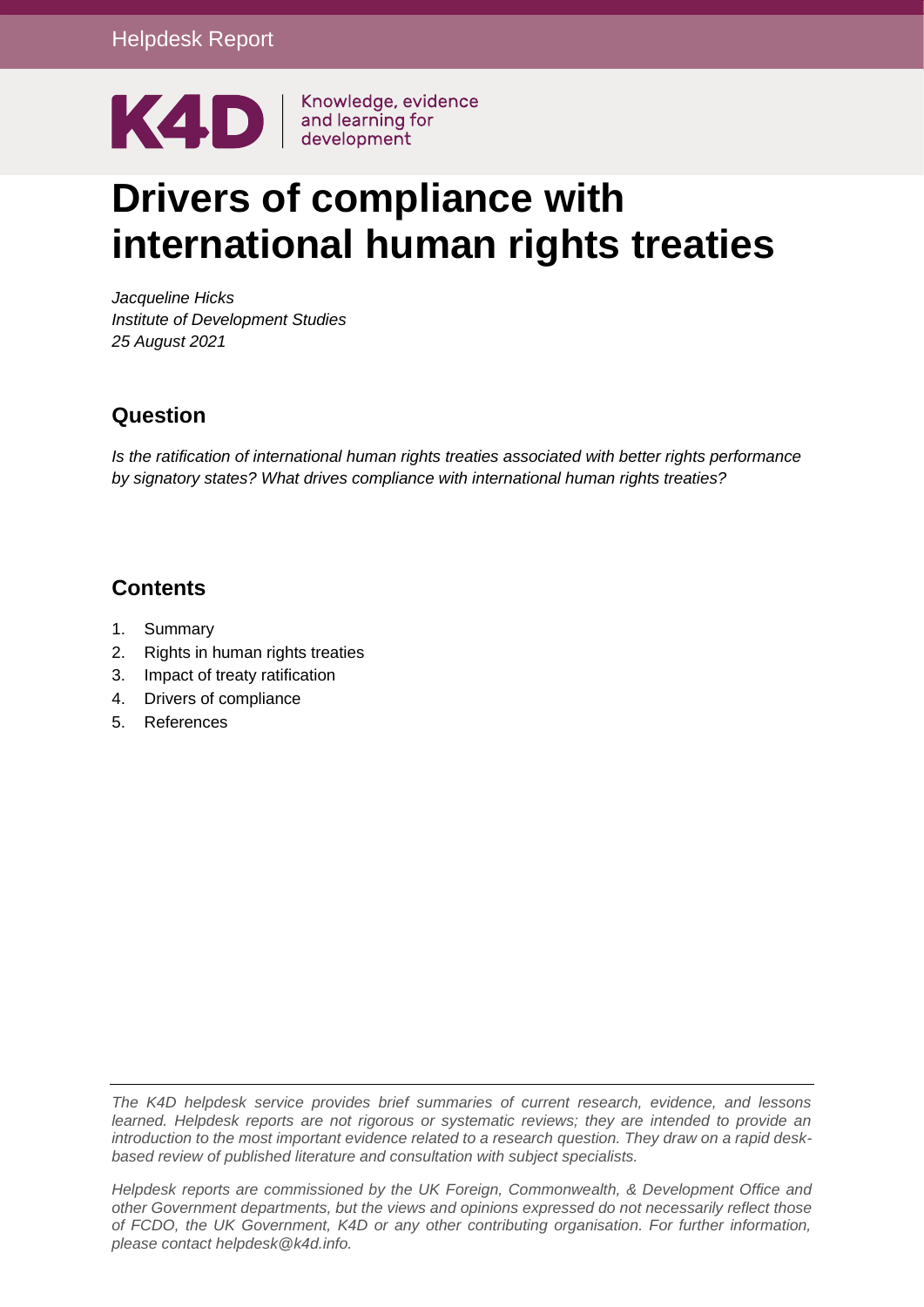# **1. Summary**

As one scholar says, there is little doubt that international human rights treaties help some people some of the time (Hafner-Burton, 2009). The larger question is whether the level of gains that can be found empirically are sufficient to merit continued effort, which is a value judgement.

#### **Are international human rights treaties associated with better rights performance?**

- The appetite for a conclusive answer has driven a number of large scale **quantitative studies that have broadly shown little or no effect**, and sometimes even a backsliding. However, the headline conclusions belie much more complicated findings, and the research methods used are controversial. These issues **undermine confidence in the findings**.
- Comparative and individual case studies allow for more detailed information about how **domestic human rights activists use international human rights laws in practice**. They tend to be more **positive about the effect of treaties**, but they are not as systematic as the quantitative work.
- Some **indirect measures** of treaty effect show that the norms contained within them filter down into domestic constitutions, and that the process of human rights reporting at the UN may be useful if dialogue can be considered an a priori good.

#### **What drives states to comply with international human rights treaties?**

It is likely that states are driven to comply with human rights obligations through a combination of dynamic influences. Drivers of compliance with international law is a major, unresolved question in the research that is heavily influenced by the worldview of researchers.

#### The **two strongest findings** are:

- **Domestic context drives compliance.** In particular: (1) The strength of domestic nongovernmental organisations (NGOs), and links with international NGOs (INGOs), and (2) in partial and transitioning democracies where locals have a reason to use the treaties as tools to press their claims.
- **External enforcement may help drive compliance when:** (1) other states link human rights obligations in the treaties to preferential trade agreements, and (2) INGOs 'name and shame' human rights violations, possibly reducing inward investment flows from companies worried about their reputation.

Scholars also identify intermediate effects of continued dialogue and norm socialisation from the UN's human rights reporting processes. Interviews with diplomats involved in UN reporting say that the process is more effective when NGOs and individual governments are involved.

**Evidence base:** All of the evidence found came from academic research. As a major foundational question in the field of international law and international relations, there is a very large literature on the topic precisely because there are so many different ways to answer it. Within the limits of a rapid review, an attempt was made to cover the most cited articles which are emblematic of the different research approaches. Because results are so sensitive to the methods used, there is some attention to methodology, but space constraints do not allow full explanations. The evidence found did not address gender or disability issues.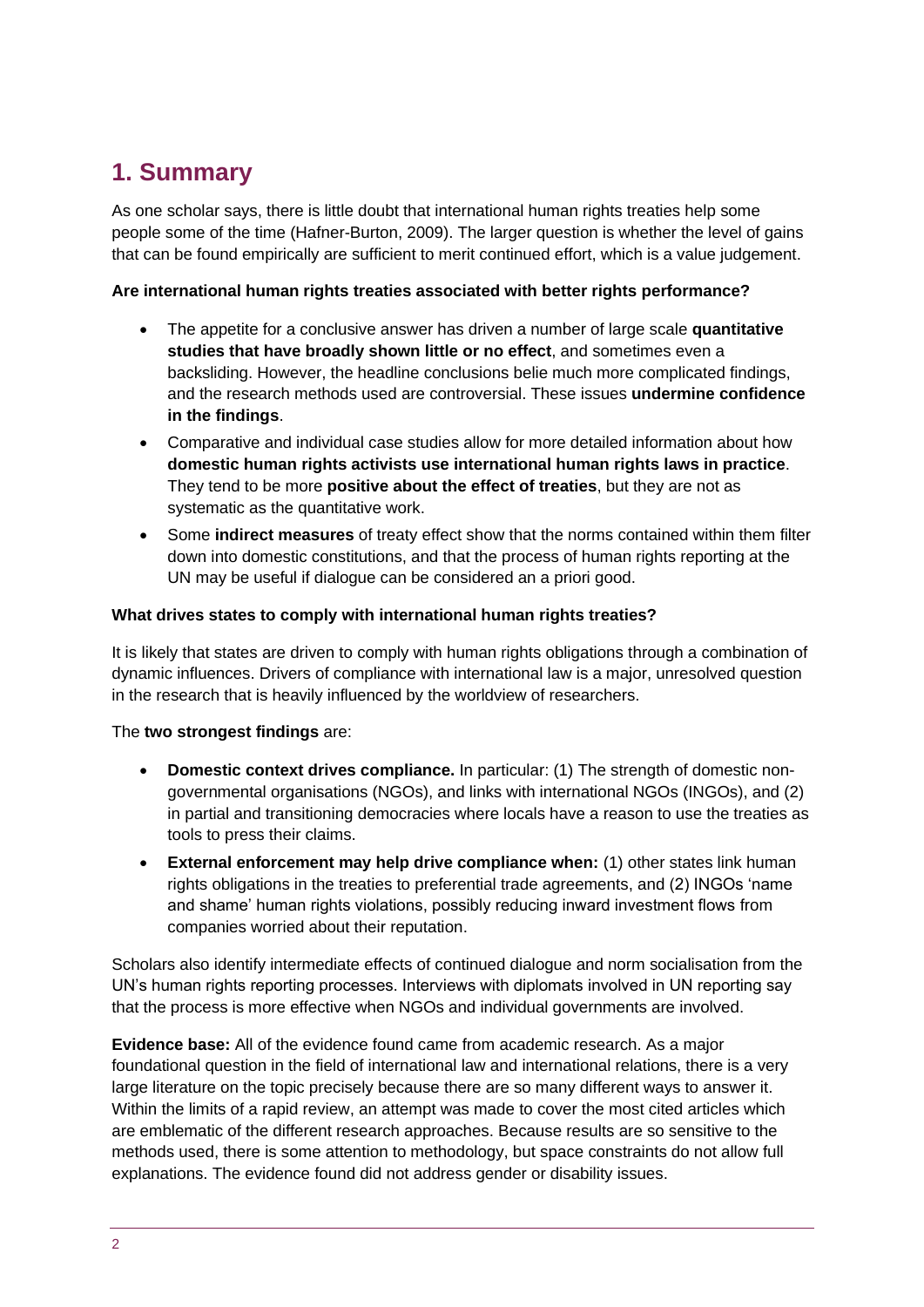## **2. What rights do international human rights treaties cover?**

The UN's Office of the High Commissioner for Human Rights (OHCHR) recognises nine core international human rights treaties (OHCHR, undated). Together they cover over 300 rights, including economic rights such as the right to work, pensions and housing (see Posner, 2014, p.151 for a full list of the rights covered in each treaty). **They also cover many of the civil and political rights associated with "open societies," including:**

- The right not to be discriminated against on the basis of race, sex, or ethnicity.
- Freedoms of expression, religion, association and peaceful assembly.
- Fair trials and protection from torture.
- The right to vote.

All UN Member States have ratified at least one core international human rights treaty, and 80 percent have ratified four or more (OHCHR, undated). Some of the rights appear repeatedly in several of the treaties.

# <span id="page-2-0"></span>**3. Do treaties lead to better human rights in practice?**

#### **There are many difficulties to answering this seemingly straightforward question.**

- **The absence of counterfactuals:** One of the fundamental difficulties with determining whether international legal regimes affect state behaviour is being able to pose a convincing counterfactual…to demonstrate that a compliant state would have exhibited a lower level of compliance had it not ratified the treaty in question (Hill, 2010).
- **Human rights may conflict with each other:** Posner (2014) notes that: laws that improve judicial procedure and give greater protections to defendants might cause police to use extra-judicial methods— torture, harassment, killings— to maintain order, so while human rights improvements will be seen in one area, the net effect may be nil or even negative. Similarly, a law that provides greater health services to women might result in fewer funds for schools.
- **Causal inference is unrealistic:** Scholars of international human rights law still regularly debate whether the major international agreements have had any effect on state behaviour. Part of the reason that this threshold question is still contested is that there are a number of barriers to causal inference that make answering it with observational data incredibly difficult (Chilton, 2017).
- **Measures of human rights are controversial:** There are measurement problems from scarce sources of uniform information and reliable data across the global set of states. Typically, scholars must choose between rather thin measures of human rights, usually limited to individual rights and freedoms, or richer qualitative measures that do not allow as much empirical rigour (Keith, 2010).
- **It may be the wrong question:** In a review of the literature, Moyn (2018) contends that there is not much difference between scholars who argue for and against treaties with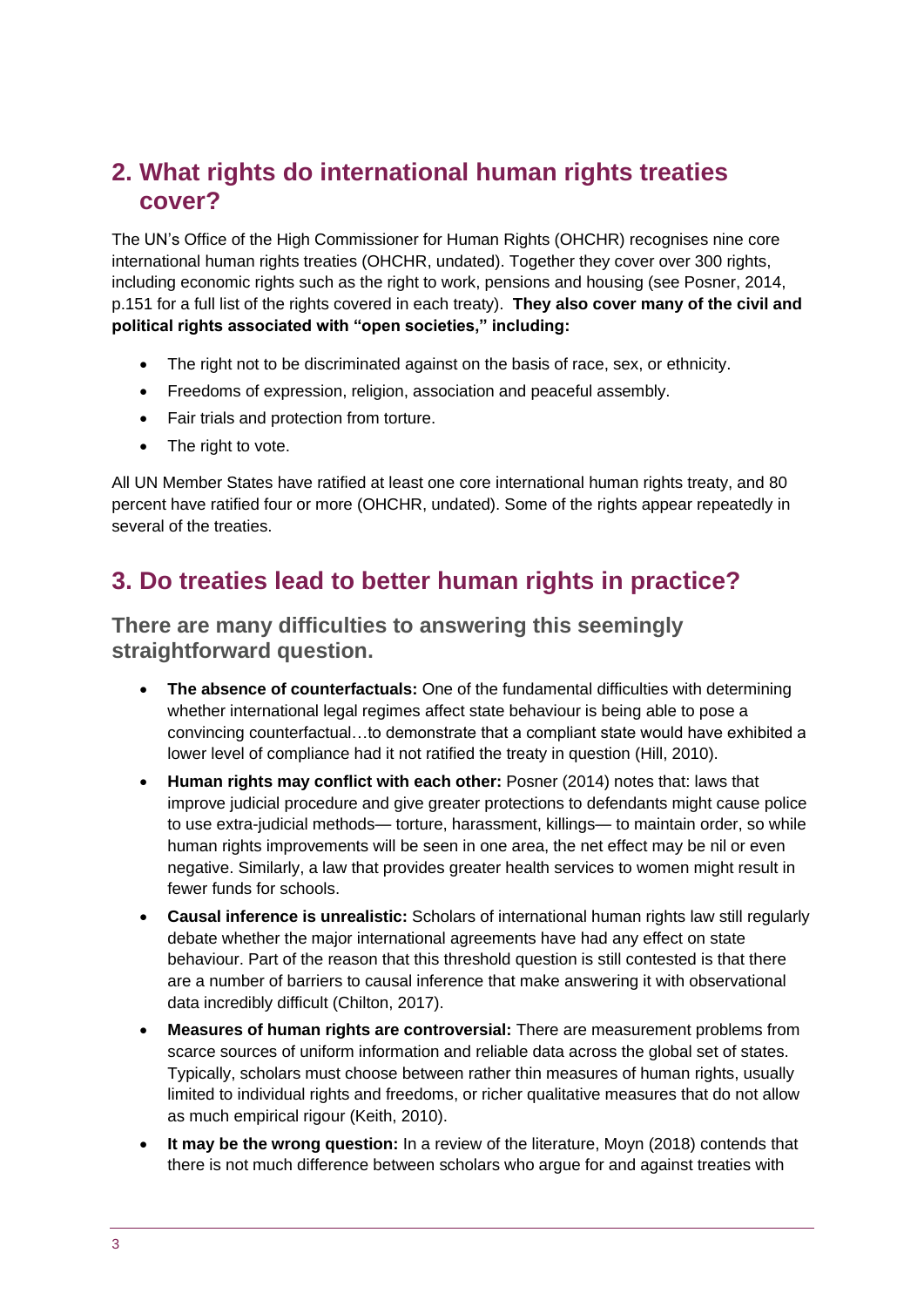their empirical results – both show some effects on human rights practices. He says that what would really settle the dispute is a theory of what counts as sufficient progress, and this is not something empiricism could ever provide.

#### **Several large-scale quantitative studies show that ratification does not improve human rights.**

In a first large-scale quantitative study, Keith (1999) tested whether ratification of the International Covenant on Civil and Political Rights (ICCPR) affected civil and political rights as measured by the Freedom House index in 178 countries. In a first bivariate test of differences of means, **she found "**statistically significant differences between the behavior of states parties and the behavior of non-party states" (p.95). However, in further different tests, she found **no statistically significant influence of ICCPR ratification, and concludes that "**it may be overly optimistic to expect that being a party to this international covenant will produce an observable direct impact" (p.95).

Hathaway's (2002) much cited work (2371 citations<sup>1</sup>) contains "more comprehensive methods" than Keith's (Neumayer, 2005, p.933). To measure human rights practices, she takes scores on genocide from the U.S. State Failure Task Force Project and the civil liberty index from Freedom House. She also codes her own measures of torture and fair trial from U.S. state data. She measures women's political rights by the percentage of men in each country's legislature. She then tests their relationship with the adoption of several treaties: the Genocide Convention, the ICCPR, the Torture Convention, and the Convention on the Political Rights of Women, and a number of regional human rights treaties.

Comparing the average human rights score of countries that have ratified the treaties with those that have not, **she finds that ratifying countries typically have a better record than nonratifying ones.** However, further, different tests find **no evidence that ratification of international human rights treaties is systematically associated with better human rights performance**. In some cases, she finds that ratification is associated with worse performance (Neumayer, 2005).

Hafner-Burton and Tsutsui (2005) quantify data from the U.S. state department and Amnesty International, to test the relationship to treaty adoption using a different statistical model to Hathaway. The authors conclude that: "**there is no systematic evidence to suggest that ratification of human rights treaties in the UN system itself improves human rights practices**." However, the authors also state that: "the growing legitimacy of human rights ideas in international society, which the legal regime helped establish, provides much leverage for nongovernmental actors to pressure rights-violating governments to change their behavior." (p.1401).

<sup>&</sup>lt;sup>1</sup> All citation counts in this rapid review are taken from Google Scholar.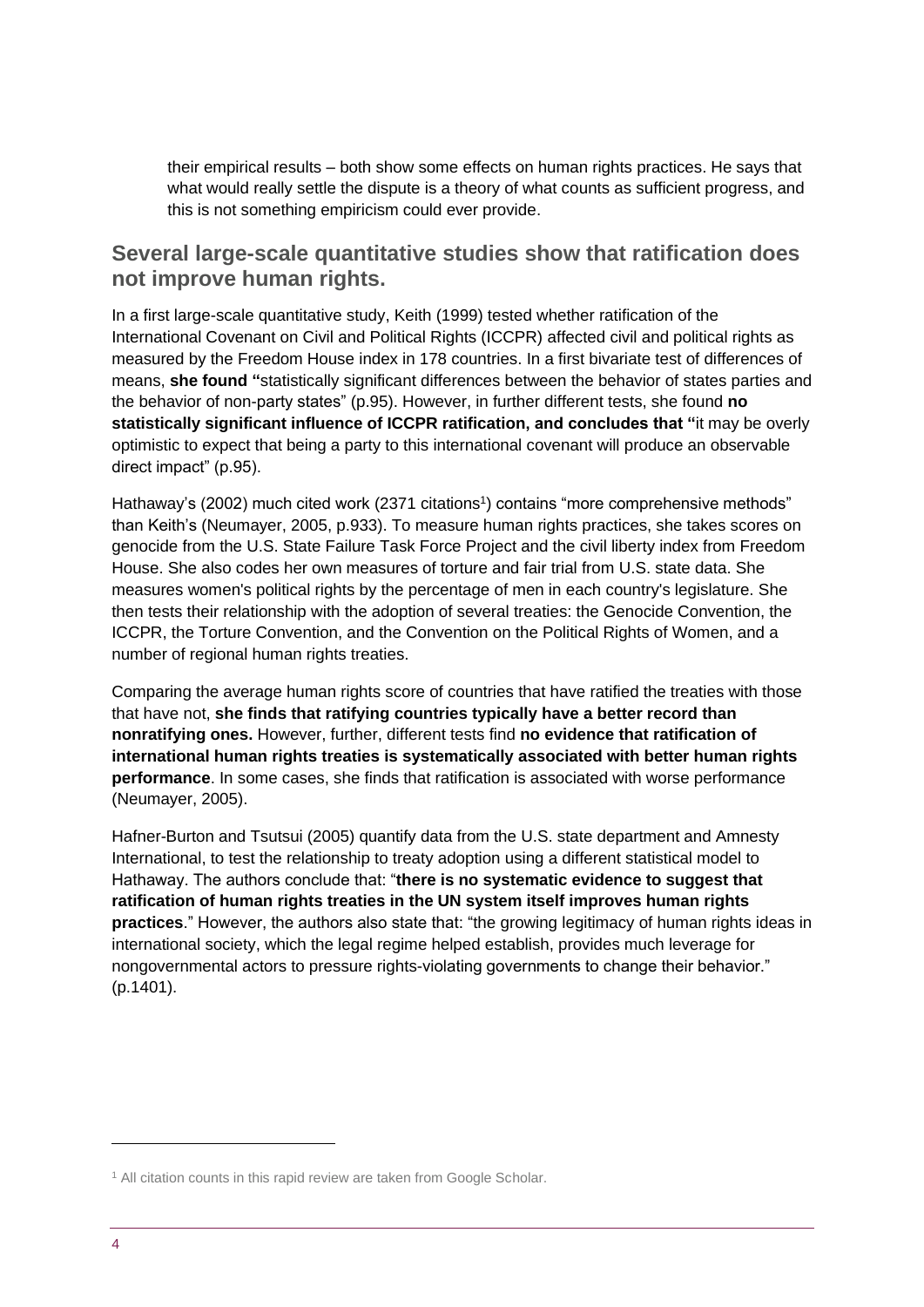## **The methods used in these quantitative studies are frequently criticised.**

The authors of these large-scale quantitative studies are careful to lay out their statistical models and data sources in all their complexity, as well as conflicting findings. However, **later citations of these studies frequently present them simplistically as proof that human rights treaties do not affect human rights practices.**

Simmons (2010) criticises these studies for methodological weaknesses (p.289). On Hathaway's research, she makes three main criticisms: (1) on the assumption that the more treaties a country ratifies, the higher the expected commitment to human rights (2) it is suspect to treat ratification as an exogenous variable – "it can hardly be the case that states randomly sort into ratifiers and nonratifiers" (p.290), and (3) "the studies were designed only to detect homogenous effects across all states alike. Despite acknowledging a complex social and political world, **the treaties are modelled as unmediated and their effects unconditional. Practically no one who has done qualitative work in this area imagines such a determinative or direct mechanism. Rather, they see treaties as tools for strategic or normatively driven actors to change the politics of human rights compliance in specific institutional contexts"** (p.290).

Neumayer (2005) also **criticises the methods** used by Hafner-Burton and Tsutsui (2005), and Keith (1999). Hill (2010, p.1162) further criticises elements of the statistical models used in such research. Keith (2010, p.15/26 pdf) states "weak confidence" in the literature that fails to find an association of better human rights with treaty commitment due to their neglect of methods to "operationalize and test the underlying assumptions that would predict no effect."

## **Some research highlights gains in human rights practices related to human rights laws.**

Using mixed qualitative and quantitative methods, another highly cited work by Simmons (2009, 2304 citations) shows that **treaties have made an important positive difference in terms of respect for human rights**, particularly in partially democratic and transitional countries (Shawki, 2010). However, the methods, assumptions and analysis in Simmons' book were also questioned by a self-proclaimed sceptic of human rights treaties, Posner (2012).

Qualitative case studies use fieldwork research of activists around the world to show how they make use of human rights treaties. Merry (2006) presents case studies from India, Hong Kong, Hawaii, and Fiji to record some of **the ways that local human rights activists "appropriate and enact" international human rights law.** Similarly, Risse et al (1999; 2013 – 4136 citations) edited two volumes of research from a large selection of countries which detail the ways in which international human rights laws are "reinforced by transnational and domestic advocacy", often leading to improvements in human rights practices.

#### **There is evidence that state parties to human rights treaties incorporate some of those rights into their national constitutions.**

Ginsburg et al. (2013, p.61) use a comprehensive database on the contents of the world's constitutions to show that "international rights documents, starting with the Universal Declaration of Human Rights, have shaped the rights menu of national constitutions in powerful ways." The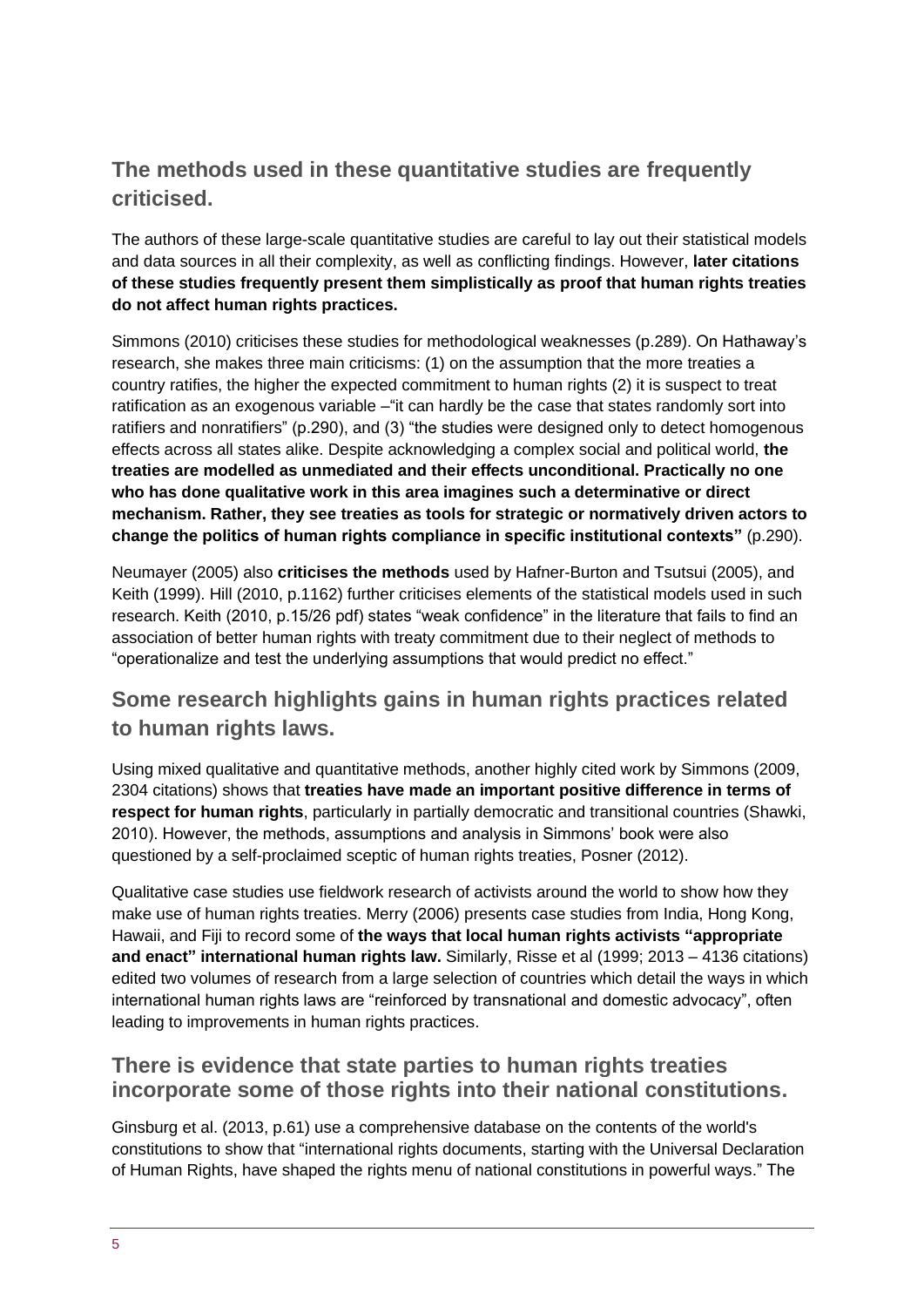authors conclude that their research "**confirms the complementary relationship between treaty ratification and domestic constitutional norms**, and suggests that one important channel of treaty efficacy may be through domestic constitutions."

However, Posner (2014, p.77) points out that "many of those countries do not in fact respect the rights in their own constitutions."

#### **Other research focuses on the internal UN processes of treaty enforcement, and finds that they have small, positive effects.**

Creamer and Simmons (2018, p.31-32) explain that: "All major UN human rights treaties have established bodies of experts to oversee treaty implementation. States parties are obligated to self-report to these bodies of putative experts. Critics uniformly point out that these bodies cannot enforce their recommendations. This is true. However, it does not necessarily follow that they are useless or without effect."

Focusing on the Convention on the Elimination of Discrimination against Women (CEDAW), Creamer and Simmons (2018) use quantitative analysis to compare report submission to CEDAW's implementing bodies by 188 countries with women's rights as measured by a women's political empowerment and fundamental civil rights index developed by the Varieties of Democracy project. They find that "periodic review under CEDAW has **continuous, albeit small, positive effects on women's rights attributable to the cumulative reporting cycle**" (p.52).

The authors suggest that "treaty ratification initiates an iterative and ongoing 'constructive dialogue' between a government and the international human rights regime about progress - or lack thereof - on treaty implementation" (p.33), and that "**the international community should not think of self-reporting as a hard enforcement mechanism, but rather as an opportunity for domestic stakeholders to mold their own futures in the shadow of international law**" (p.34).

# **4. What drives compliance?**

**The reasons why states comply with international law is a major, and unresolved question in the literature.**

Known as the "compliance debate", Scharf (2009, p.50) says that explaining why states comply with any type of international law "has been debated since ancient times and remains one of the most contested questions in international relations."

Compared with other types of international law, it is widely recognised that explaining state compliance with human rights treaties is particularly puzzling. Simmons (2009) notes that **human rights regimes do not involve reciprocal compliance**, as is the case with trade agreements. If one party does not respect a trade agreement, then it risks the other party retaliating by also withdrawing. This basic mechanism of reciprocal compliance is not at play in human rights agreements because one state's failure to respect the rights of its citizens cannot be corrected by another state reciprocally violating the rights of its own citizens (Chilton, 2017).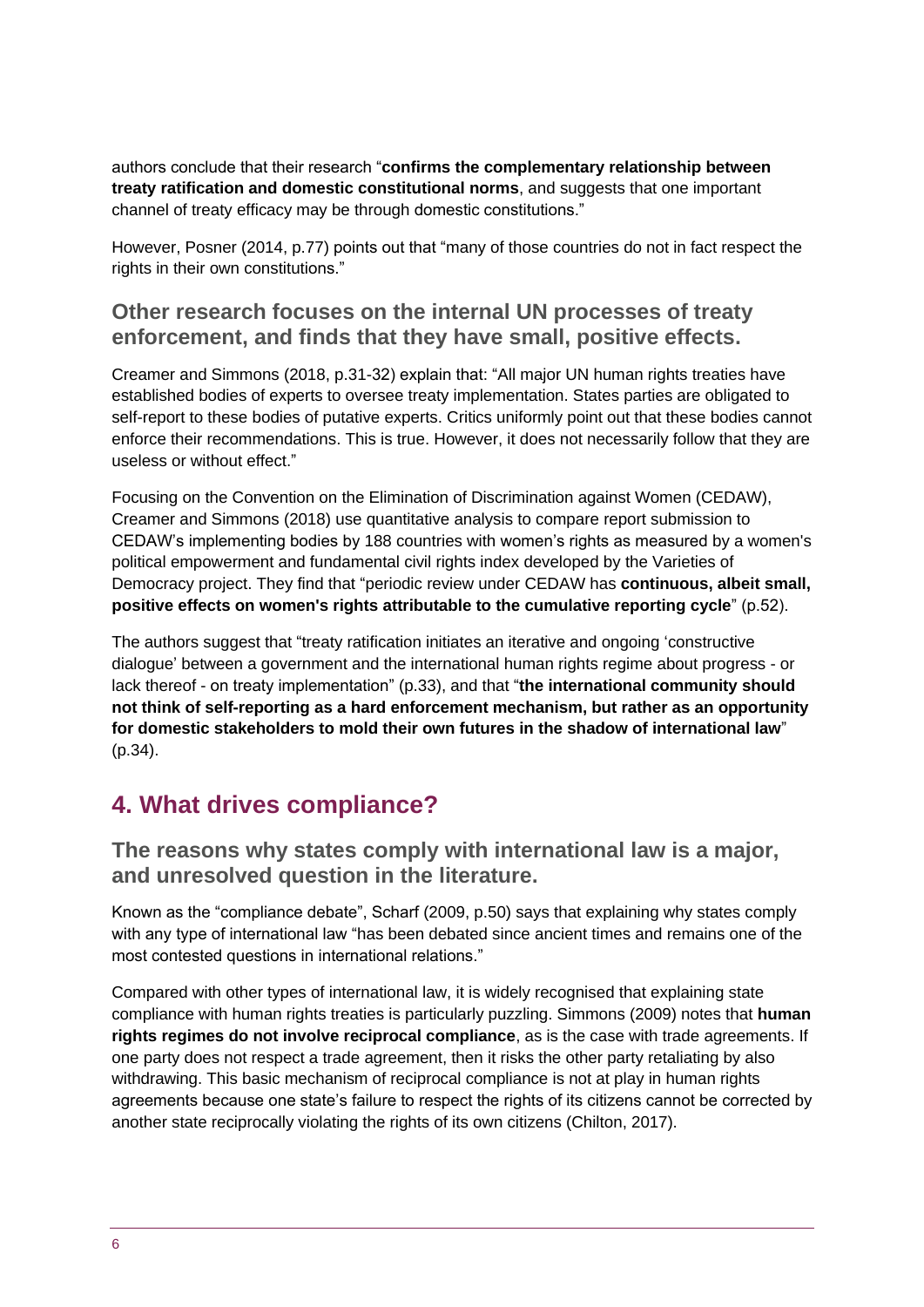Because explaining compliance with human rights treaties cannot rely on the fundamental mechanism of reciprocal compliance, the task is heavily influenced by theory. Simmons (2010, p.275) notes that "long-standing **theoretical traditions continue to inform research**." In other words, a researcher's worldview influences what types of research they undertake, which influences the type of empirical results found. There are a number of ways to describe the theoretical traditions that inform research in this area, Simmons (2009, p.275) notes at least nine. Carraro (2019) summarises them down to three in Table 1 below.

| <b>Name of Approach</b> | <b>Drivers of compliance</b>                                                                                                                                                                                                                               |
|-------------------------|------------------------------------------------------------------------------------------------------------------------------------------------------------------------------------------------------------------------------------------------------------|
| <b>Enforcement</b>      | Actions that generate pressure on states to submit accurate and<br>timely reports, or to follow-up recommendations. Could include<br>pressure from states or the broader public. Can induce compliance<br>through fear of material or reputational losses. |
| <b>Constructivist</b>   | Processes that trigger learning. Reporting on human rights is viewed<br>as a nonconfrontational mechanism where the focus is on stimulating<br>learning, and socializing states to the "right" approach in dealing with<br>human rights norms.             |
| <b>Managerial</b>       | Delivering practically feasible recommendations. Here, rule ambiguity<br>is considered to be one of the most likely culprits of poor rule<br>implementation.                                                                                               |

Table 1: How different approaches understand drivers of compliance

*Source*: Summarized from Carraro (2019, p.1082) *under [CC BY](https://creativecommons.org/licenses/by/2.5/dk/deed.en_GB)*.

These potential drivers are not mutually exclusive. Their value lies in offering a way to understand the different empirical results as detailed below.

#### **Many scholars highlight the importance of domestic civil society pressure to explain compliance.**

Neumayer (2005) conducted a large-scale quantitative analysis of countries to ask: Do international human rights treaties improve respect for human rights? He includes variables to measure the strength of civil society and regime type. He states that "**ratification is more beneficial the stronger a country's civil society, that is, the more its citizens participate in international NGOs**" (p.950). He concludes that in most cases, for treaty ratification to work, there must be conditions for domestic groups, parties, and individuals and for civil society to persuade, convince, and perhaps pressure governments into translating the formal promise of better human rights protection into actual reality.

Summarising her own research findings from her 2009 book, Simmons (2010, p.291): "argues that in stable autocracies, citizens have no means to mobilize without being crushed. In stable democracies, where rights are well protected, they have no real motive to mobilize. **Treaties become useful tools in those cases in which locals have a reason to use them strategically to press their claims: in partial and transitioning democracies.** Simmons' results show that certain rights, such as protections against torture, are correlated with treaty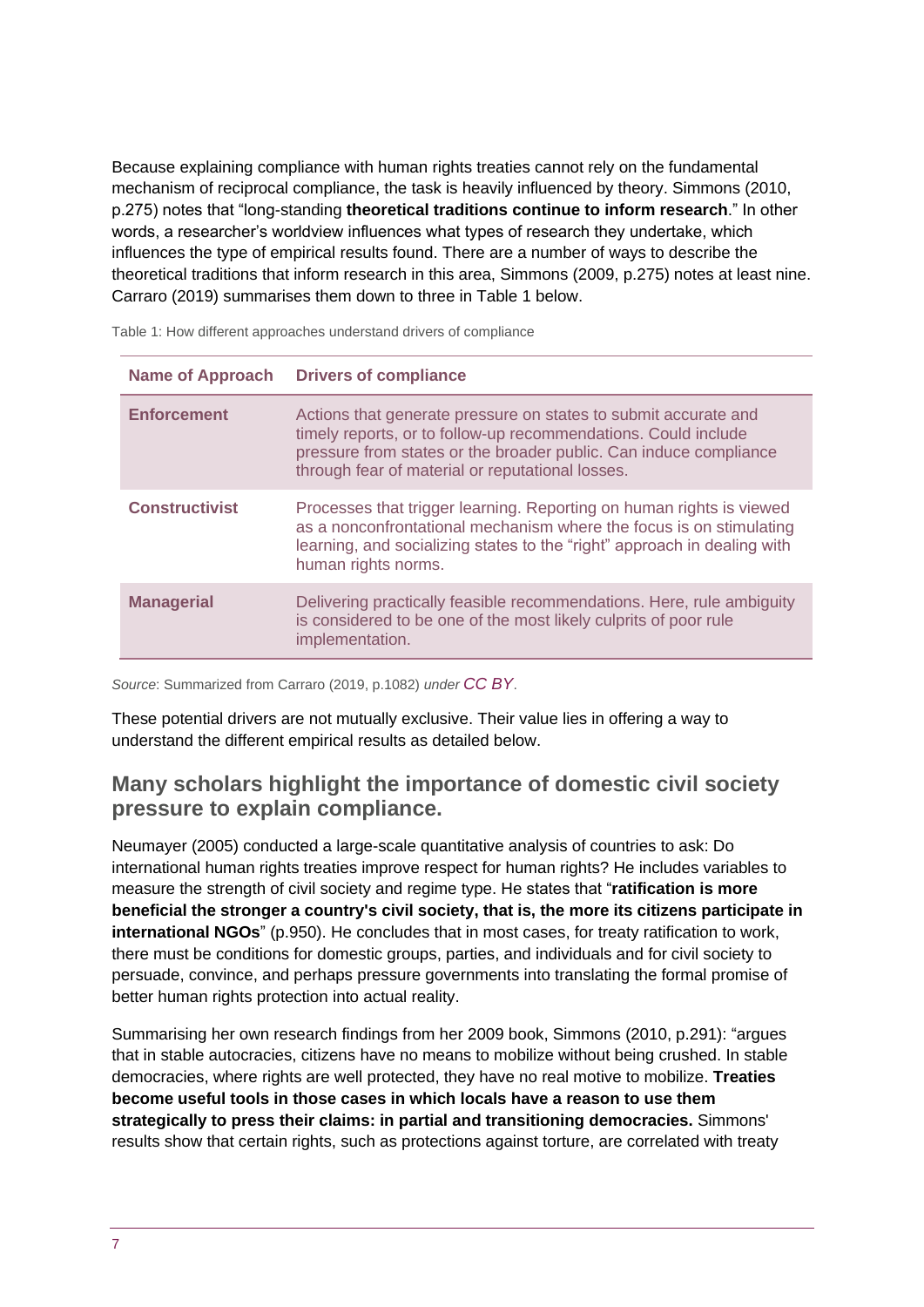ratification in this **middle category of countries, but not in stable democracies or autocracies."**

In a study of the reporting process under UN human rights treaties, Krommendijk (2015, p.194) concludes that: "While factors related to the defective design and limited legitimacy of the treaty body system inhibit the effectiveness of the recommendations, **several domestic factors have at times positively affected the recommendations' effectiveness, particularly the mobilisation of domestic actors.**"

In a review of the literature, Keith (2010) characterises the research of both Hafner-Burton and Tsutsui (2005), and Powell and Staton (2009) as providing evidence that "**as the number of INGOs to which citizens belong increases, the level of protection of human rights increases**" (p.17/26 pdf).

### **Other research finds that compliance is driven by domestic regime type, judicial effectiveness, and national security interests.**

Powell and Staton (2009) find that as the effectiveness of the domestic judiciary increases, the joint probability of ratifying the CAT in full and then violating the treaty decreases. According to Keith (2010) they only find mixed evidence that the joint probability of not ratifying and torturing increases with an effective judiciary in place.

On regime type, Neumayer (2005, p.950) finds that "**treaty ratification often becomes more beneficial to human rights the more democratic the country is."**

Cardenas (2007) includes national security into her qualitative book length study on compliance. According to Simmons (2010), she finds that **the more national security seems to be at stake, and the stronger "pro-violation constituencies" are within a country**, the more likely that country is to violate human rights treaties and try disingenuously to appear to comply with their obligations.

### **Preferential trade agreements are one external enforcement option that may help drive compliance.**

[Hafner-Burton \(2005\)](https://www.annualreviews.org/doi/10.1146/annurev.polisci.12.040907.132713) tests her hypothesis that preferential trade agreements (PTAs) help drive state compliance with human rights law through case studies and developing a statistical model to apply to 177 countries. She claims that **"PTAs are more effective than softer human rights agreements in changing repressive behaviors**. PTAs improve members' human rights through coercion, by supplying the instruments and resources to change actors' incentives to promote reforms that would not otherwise be implemented" (p.593). However, she concludes that **"International institutions have the greatest influence over state compliance with human rights principles when they offer substantial gains with some kind of coercive incentives"**  (p.624).

#### **There is evidence that 'naming and shaming' directly and indirectly drives compliance.**

Matanock (2020) summarises the literature on naming and shaming, noting that **most research finds that naming and shaming generally supports human rights** [\(DeMeritt 2012,](https://www.annualreviews.org/doi/10.1146/annurev-polisci-050718-033504) [Franklin](https://www.annualreviews.org/doi/10.1146/annurev-polisci-050718-033504)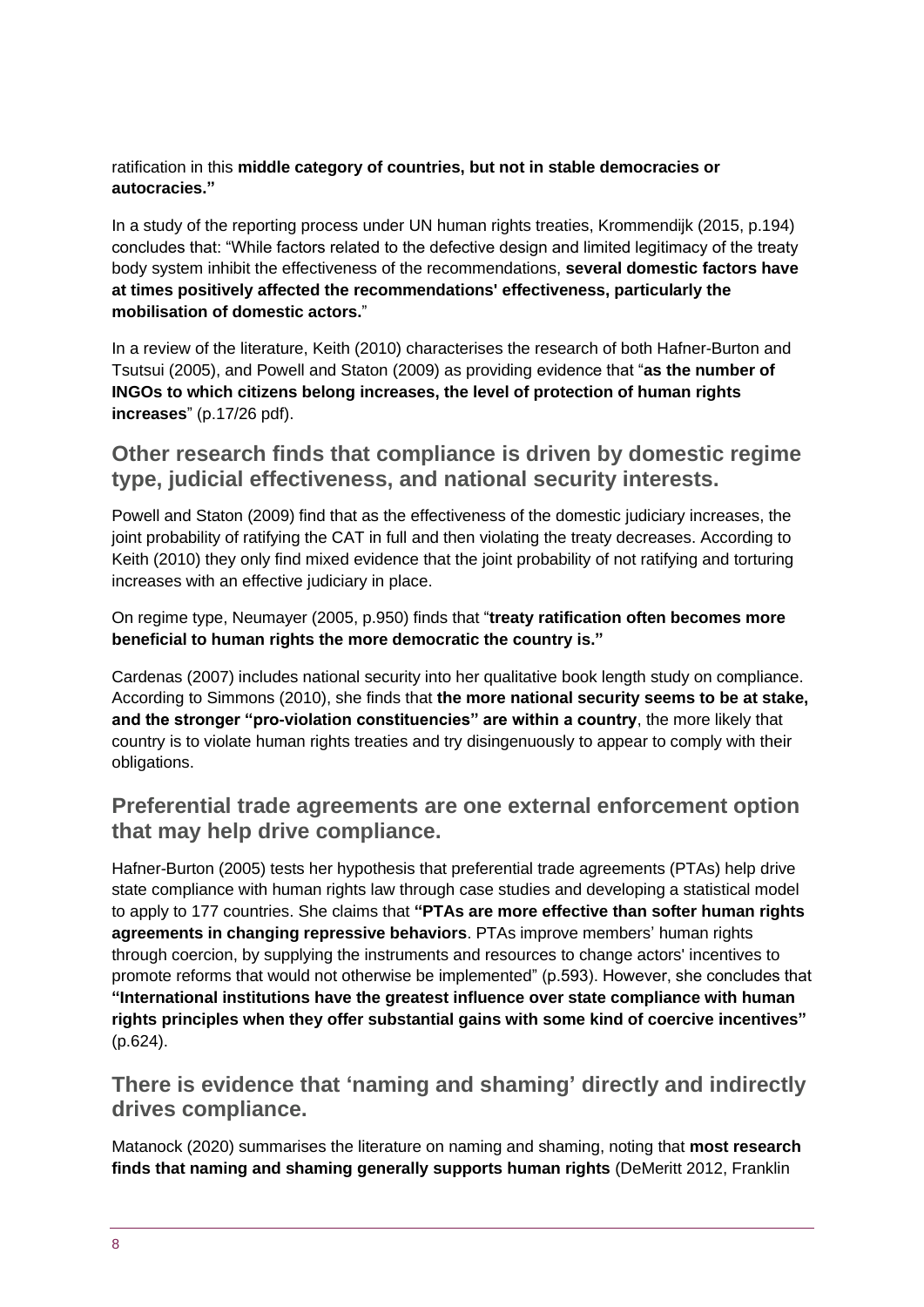[2008,](https://www.annualreviews.org/doi/10.1146/annurev-polisci-050718-033504) [Hendrix and](https://www.annualreviews.org/doi/10.1146/annurev-polisci-050718-033504) Wong 2013, [Krain 2012\)](https://www.annualreviews.org/doi/10.1146/annurev-polisci-050718-033504). He highlights **one exception**: [Hafner-Burton](https://www.annualreviews.org/doi/10.1146/annurev-polisci-050718-033504)  [\(2008\)](https://www.annualreviews.org/doi/10.1146/annurev-polisci-050718-033504).

[Hafner-Burton's \(2008\)](https://www.annualreviews.org/doi/10.1146/annurev-polisci-050718-033504) data on shaming came from Amnesty International reports, *Economist* and *Newsweek* reports, and United Nations Commission on Human Rights resolutions condemning human rights abuses. She tested for relationships with three indexes on repression, adding other variables on domestic context such as level of democracy, GDP, population and others. Testing her data for 145 countries from 1975 to 2000, she concludes that "**governments put in the spotlight for abuses continue or even ramp up some violations afterward, while reducing others**" (p.689).

Matanock (2020) also highlights research where **the naming and shaming serves as a monitoring device that then induces some other type of punishment**. For example, [Barry et](https://www.annualreviews.org/doi/10.1146/annurev-polisci-050718-033504)  [al. \(2013\)](https://www.annualreviews.org/doi/10.1146/annurev-polisci-050718-033504) use similar large-number empirical quantitative techniques to Hafner-Burton, but with different data sources for shaming from a database that records the number of times in a year that *Reuters* reported shaming directed at a state by one of 432 human rights INGOs. The authors then test against foreign direct investment inflows to a country. Their results demonstrate that **INGO shaming exerts a robust negative effect on foreign investment flows** into the shamed state, indicating that multi-national corporations are indeed sensitive to the reputational costs that may be incurred through business dealings with states whose repressive practices have been actively publicised.

[Peterson et al. \(2016\)](https://www.annualreviews.org/doi/10.1146/annurev-polisci-050718-033504) have a similar approach to studying the effect of naming and shaming on a country's exports. They find that human rights abuse alone is insufficient to damage a state's exports. However, **as attention to abuse increases via human rights organisations shaming, abuse has an increasingly negative impact on exports**. He adds that there is no effect of shaming when importers are similarly abusive.

Using a data set of bilateral foreign aid to 118 developing countries between 1981 and 2004, Murdie and [Peksen \(2014\)](https://www.annualreviews.org/doi/10.1146/annurev-polisci-050718-033504) investigate the circumstances under which foreign aid donors apply aid sanctions to punish repressive states. They find that aid sanctions typically occur when repressive states do not have close political ties to donors, when violations have negative consequences for donors and when violations are widely publicised. In other words, **naming and shaming increases the likelihood of aid sanctions on repressive states.**

Lebovic and [Voeten \(2009\)](https://www.annualreviews.org/doi/10.1146/annurev-polisci-050718-033504) show **the connection between World Bank aid sanctions and United Nations Commission on Human Rights resolutions condemning a country's human rights record**.

The literature on the effects of naming and shaming on human rights is very large, not all aspects could be covered in this rapid review.

### **Some research notes the importance of political pressure, NGO involvement, and elite socialisation within the UN's internal reporting procedures.**

Carraro (2019) looks at the extent to which two United Nations human rights mechanisms—the Universal Periodic Review (UPR) and the state reporting procedure of the treaty bodies—are perceived as capable of stimulating compliance with human rights. The author conducted 40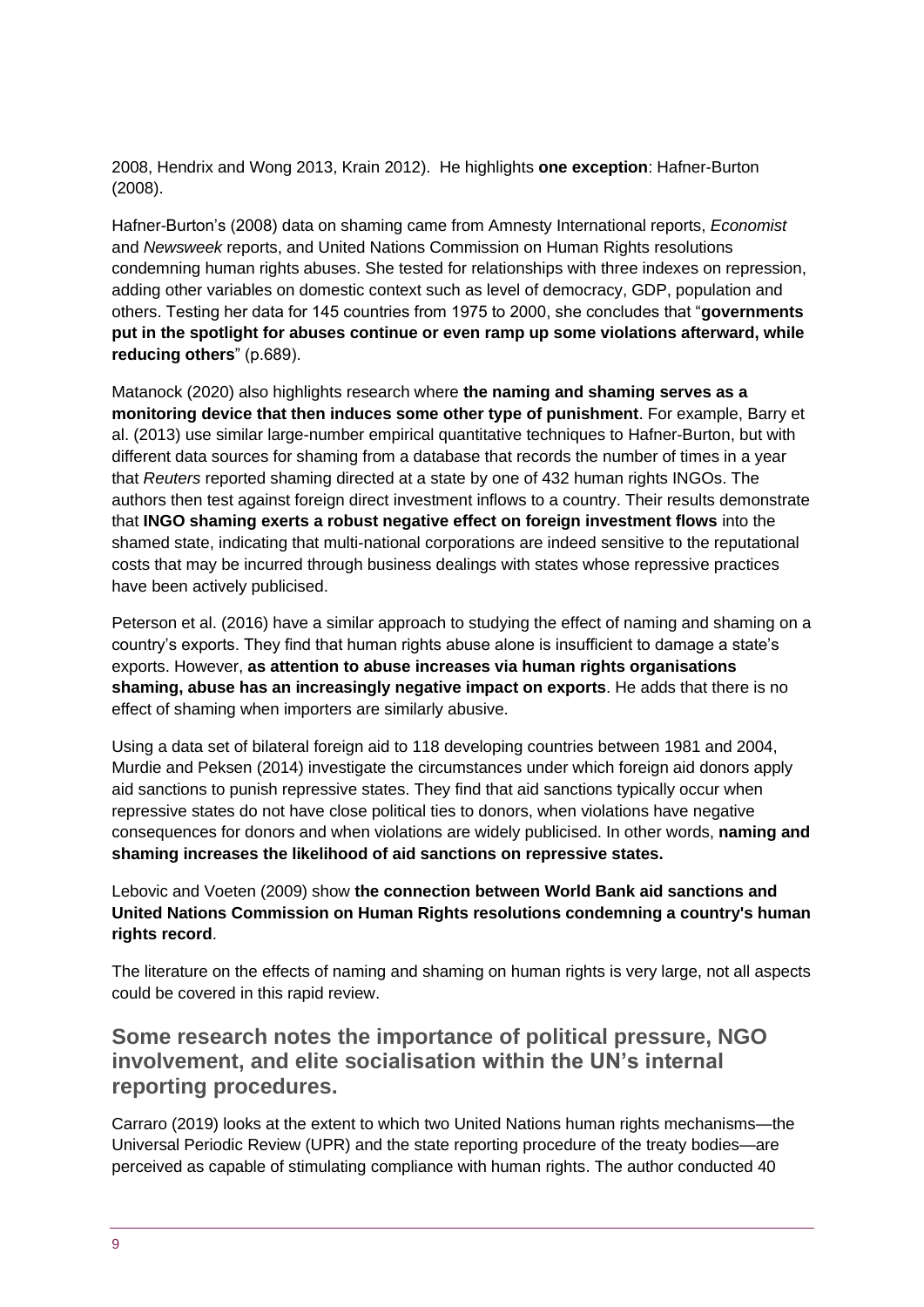semi-structured interviews and an online survey with diplomats and experts who are directly involved in these two mechanisms.

The study finds that, according to the interviewees, **the UPR more effectively drives compliance because it allows the active involvement of NGOs in the process,** and because **recommendations for human rights improvements come from individual countries rather than experts**: "Recommendations in the UPR are not endorsed by all UN states participating in the review, but are exclusively attributed to the country issuing them. Hence, they take the form of bilateral recommendations, which has strong political implications: accepted UPR recommendations become political commitments between countries" (Carraro, 2019, p.1090).

However, taking a 'constructivist approach' whereby state elites are thought to change human rights practices through a process of learning, Creamer and Simmons (2019, p.31) find the "respectful posture toward states parties, using diplomatic and increasingly technical language" in treaty bodies to be more useful than harsh excoriation which is likely to lead to backlash. Based on the authors' own observations, they identify **four mechanisms within UN reporting procedures which drive compliance**:

- Elite socialisation
- Learning and capacity building
- Domestic mobilisation
- Law development

The authors nevertheless recognise the weaknesses of UN reporting, and that the processes they identify "exist synergistically with a multitude of other influences" (p.3).

# **5. References**

- Carraro, V. (2019). Promoting Compliance with Human Rights: The Performance of the United Nations' Universal Periodic Review and Treaty Bodies. *International Studies Quarterly*, 63(4), 1079–1093. doi:10.1093/isq/sqz078
- Chilton, A. (2017). Experimentally Testing the Effectiveness of Human Rights Treaties. *Chicago Journal of International Law*, 18(1), Article 4. <https://chicagounbound.uchicago.edu/cjil/vol18/iss1/4>
- Creamer, C., & Simmons, B. (2018). The Dynamic Impact of Periodic Review on Women's Rights. *Law and Contemporary Problems*, 81(4), 31-72. [https://heinonline.org/HOL/Page?collection=journals&handle=hein.journals/lcp81&id=790&](https://heinonline.org/HOL/Page?collection=journals&handle=hein.journals/lcp81&id=790&men_tab=srchresults) [men\\_tab=srchresults](https://heinonline.org/HOL/Page?collection=journals&handle=hein.journals/lcp81&id=790&men_tab=srchresults)
- Creamer, C., & Simmons, A. (2019). The Proof is in the Process: Self-Reporting under International Human Rights Treaties. *American Journal of International Law*, 114(1), 1–50. doi:10.1017/ajil.2019.70
- Franklin, J. (2008). Shame on You: The Impact of Human Rights Criticism on Political Repression in Latin America. *International Studies Quarterly*, 52(1), 187–211. doi:10.1111/j.1468-2478.2007.00496.x
- Ginsburg, T., Elkins, Z. & Simmons, B. (2013). Getting to Rights: Treaty Ratification, Constitutional Convergence, and Human Rights Practice. *Harvard International Law Journal*, 61.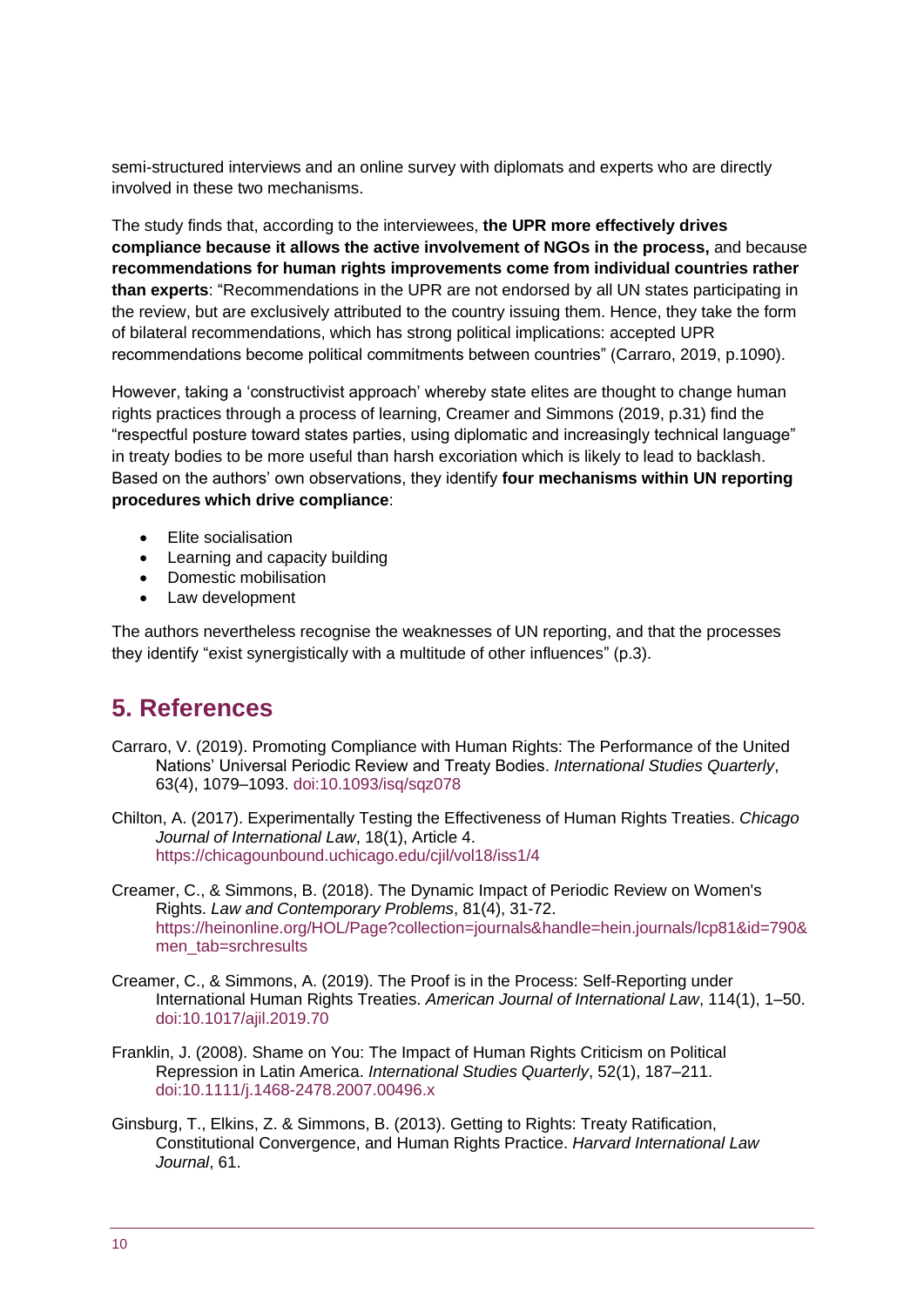[https://chicagounbound.uchicago.edu/cgi/viewcontent.cgi?article=5005&context=journal\\_ar](https://chicagounbound.uchicago.edu/cgi/viewcontent.cgi?article=5005&context=journal_articles) [ticles](https://chicagounbound.uchicago.edu/cgi/viewcontent.cgi?article=5005&context=journal_articles)

- Hafner-Burton, E. M. (2005). Trading Human Rights: How Preferential Trade Agreements Influence Government Repression. *International Organization*, 59(3), 593-629. doi:10.1017/s0020818305050216
- Hafner-Burton, E. M. (2008). Sticks and Stones: Naming and Shaming the Human Rights Enforcement Problem. *International Organization*, 62(4), 689–716. doi:10.1017/s0020818308080247
- Hafner-Burton, E. M., & Ron, J. (2009). Seeing Double: Human Rights Impact through Qualitative and Quantitative Eyes. *World Politics*, 61(2), 360–401. doi:10.1017/s0043887109000136
- Hafner‐Burton, E. M., & Tsutsui, K. (2005). Human Rights in a Globalizing World: The Paradox of Empty Promises. *American Journal of Sociology*, 110(5), 1373–1411. doi:10.1086/428442
- Hathaway, O. A. (2002). Do Human Rights Treaties Make a Difference? *The Yale Law Journal*, 111(8), 1935. doi:10.2307/797642
- Hendrix, C. S., & Wong, W. H. (2012). When is the Pen Truly Mighty? Regime Type and the Efficacy of Naming and Shaming in Curbing Human Rights Abuses. *British Journal of Political Science*, 43(3), 651–672. doi:10.1017/s0007123412000488
- Hill, D. W. (2010). Estimating the Effects of Human Rights Treaties on State Behavior. *The Journal of Politics*, 72(4), 1161–1174. doi:10.1017/s0022381610000599
- Keith, L. C. (1999). The United Nations International Covenant on Civil and Political Rights: Does it Make a Difference in Human Rights Behavior? *Journal of Peace Research*, 36(1), 95– 118. doi:10.1177/0022343399036001006
- Keith, L. C. (2010). *Human Rights Instruments*. Oxford Handbooks Online. doi:10.1093/oxfordhb/9780199542475.013.0016
- Krain, M. (2012). J'accuse! Does Naming and Shaming Perpetrators Reduce the Severity of Genocides or Politicides? *International Studies Quarterly*, 56(3), 574–589. doi:10.1111/j.1468-2478.2012.00732.x
- Krommendijk, J. (2015). The (In)effectiveness of UN Human Rights Treaty Body Recommendations. *Netherlands Quarterly of Human Rights*, 33(2), 194–223. doi:10.1177/016934411503300205
- Lebovic, J. H., & Voeten, E. (2009). The Cost of Shame: International Organizations and Foreign Aid in the Punishing of Human Rights Violators. *Journal of Peace Research*, 46(1), 79–97. doi:10.1177/0022343308098405
- Matanock, A. M. (2020). How International Actors Help Enforce Domestic Deals. *Annual Review of Political Science*, 23(1), 357–383. doi:10.1146/annurev-polisci-050718-033504
- Merry, S. E. (2005). *Human Rights and Gender Violence*. doi:10.7208/chicago/9780226520759.001.0001
- Moyn, S. (2018). Beyond the Human Rights Measurement Controversy. *Law and Contemporary Problems*, 81, 121-137. <https://scholarship.law.duke.edu/lcp/vol81/iss4/6>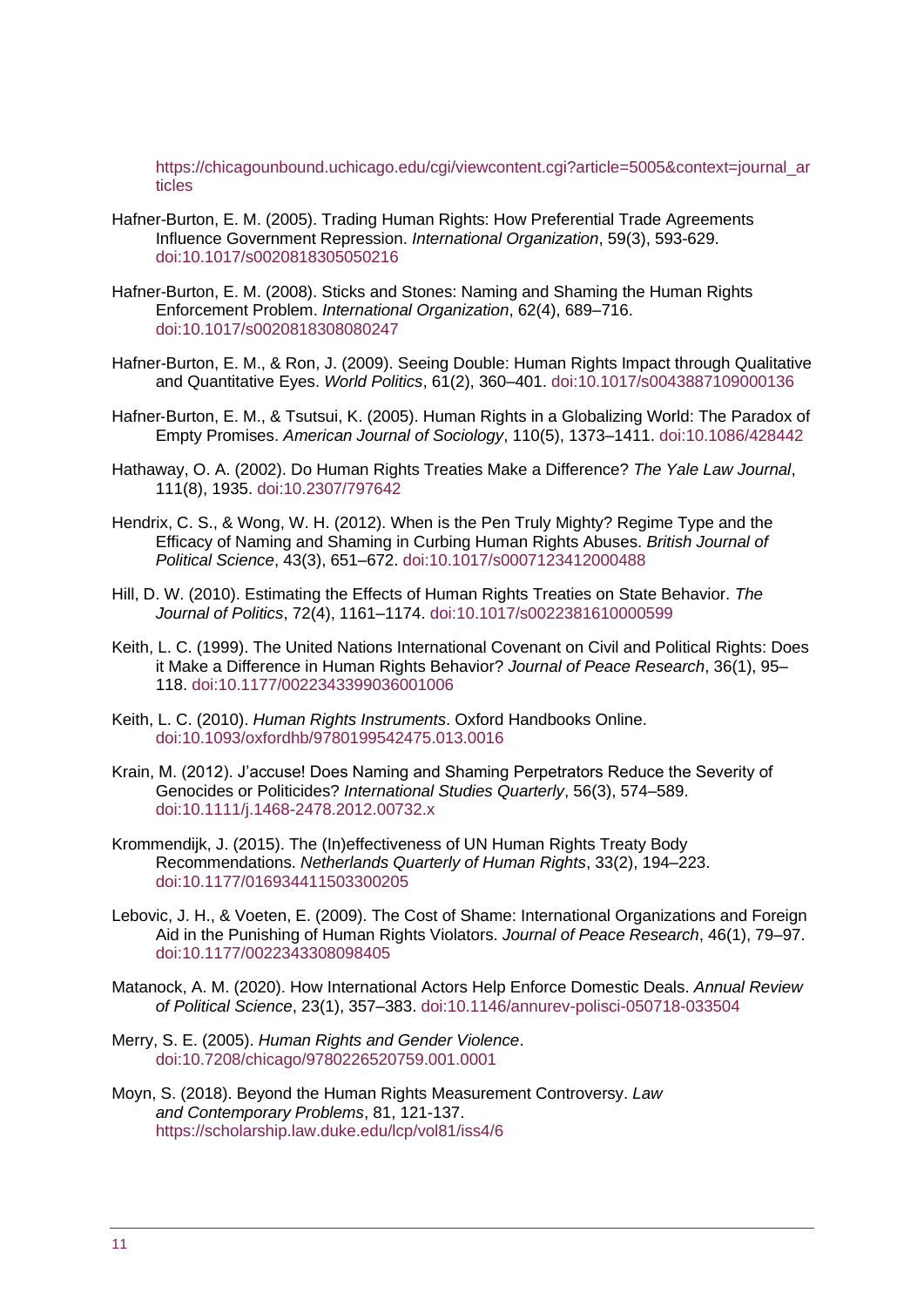- Murdie, A., & Peksen, D. (2014). The Impact of Human Rights INGO Shaming on Humanitarian Interventions. *The Journal of Politics*, 76(1), 215–228. doi:10.1017/s0022381613001242
- Neumayer, E. (2005). Do International Human Rights Treaties Improve Respect for Human Rights? *Journal of Conflict Resolution*, 49(6), 925–953. doi:10.1177/0022002705281667
- OHCHR (Office of the High Commissioner for Human Rights). (undated). *Human Rights Bodies*. <https://www.ohchr.org/EN/HRBodies/Pages/HumanRightsBodies.aspx>
- Peterson, T. M., Murdie, A., & Asal, V. (2016). Human Rights, NGO Shaming and the Exports of Abusive States. *British Journal of Political Science*, 48(3), 767–786. doi:10.1017/s0007123416000065
- Posner, E. (2012). Some Skeptical Comments on Beth Simmons's Mobilizing for Human Rights. *New York University Journal of International Law and Politics, 44*, 819. [https://nyujilp.org/wp-content/uploads/2010/06/44-3\\_Posner\\_Web.pdf](https://nyujilp.org/wp-content/uploads/2010/06/44-3_Posner_Web.pdf)
- Posner, E. (2014). *The Twilight of Human Rights Law*. Oxford University Press.
- Powell, E. J., & Staton, J. K. (2009). Domestic Judicial Institutions and Human Rights Treaty Violation. *International Studies Quarterly*, 53(1), 149–174. doi:10.1111/j.1468- 2478.2008.01527.x
- Risse, T., Ropp, S. C., & Sikkink, K. (Eds.). (1999). *[The Power of Human Rights: International](https://scholar.harvard.edu/ksikkink/publications/power-human-rights-international-norms-and-domestic-change)  [Norms and Domestic Change](https://scholar.harvard.edu/ksikkink/publications/power-human-rights-international-norms-and-domestic-change)*. Cambridge University Press.
- Risse, T., Ropp, S. C., & Sikkink, K. (Eds.). (2013). *The Persistent Power of Human Rights*. doi:10.1017/cbo9781139237161
- Scharf, M. (2009). International Law in Crisis: A Qualitative Empirical Contribution to the Compliance Debate. *Faculty Publications*. 575. [https://scholarlycommons.law.case.edu/faculty\\_publications/575](https://scholarlycommons.law.case.edu/faculty_publications/575)
- Shawki, N. (2010). [Mobilizing for Human Rights. International Law in Domestic Politics.](https://www.journals.uchicago.edu/doi/abs/10.1017/S0022381610000757) *The Journal of Politics*, 72(4), 1259-1261. doi:10.1017/s0022381610000757

Simmons, B. (2009). *Mobilizing for Human Rights*. doi:10.1017/cbo9780511811340

Simmons, B. (2010). Treaty Compliance and Violation. *Annual Review of Political Science*, 13(1), 273–296. doi:10.1146/annurev.polisci.12.040907.132713

#### **Suggested citation**

Hicks, J. (2021). *Drivers of compliance with international human rights treaties.* K4D Helpdesk Report No. 1039 Institute of Development Studies. DOI:[10.19088/K4D.2021.130.](https://doi.org/10.19088/K4D.2021.130)

#### **About this report**

This report is based on six days of desk-based research. The K4D research helpdesk provides rapid syntheses of a selection of recent relevant literature and international expert thinking in response to specific questions relating to international development. For any enquiries, contact [helpdesk@k4d.info](mailto:helpdesk@k4d.info).

K4D services are provided by a consortium of leading organisations working in international development, led by the Institute of Development Studies (IDS), with the Education Development Trust, Itad, University of Leeds Nuffield Centre for International Health and Development, Liverpool School of Tropical Medicine (LSTM), University of Birmingham International Development Department (IDD) and the University of Manchester Humanitarian and Conflict Response Institute (HCRI).